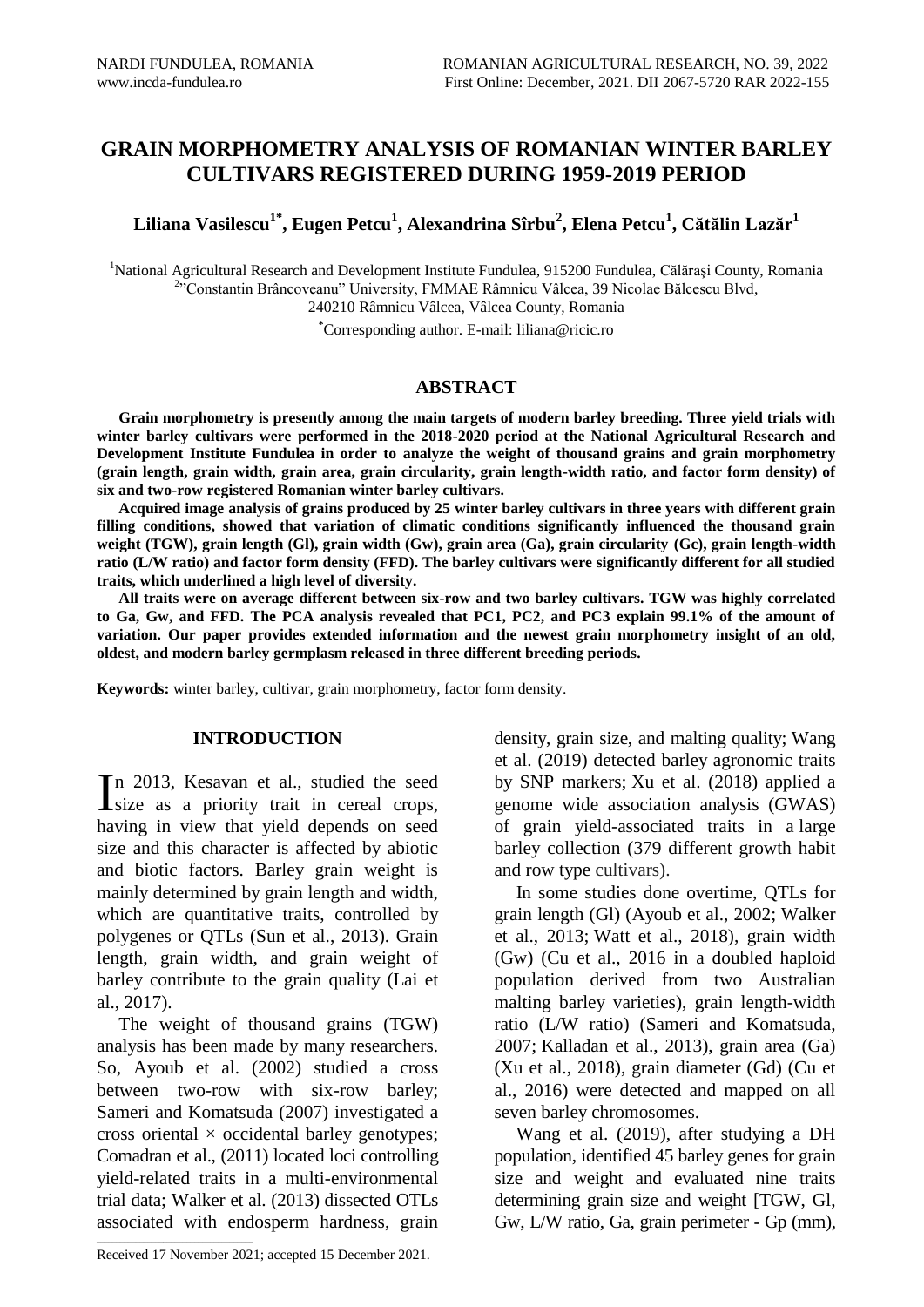grain diameter - Gd (mm), grain roundness - Gr (mm) and factor form density - FFD  $(g/mm<sup>2</sup>)$ ].

An alternative to collecting much more phenotypic data about biological material (plant genetic resources from ex-situ collections) and to enhance the use of genetic resources is the analysis of historical data collected, for instance, during their multiplication (González et al., 2018; Philip et al., 2019). The obtained data can serve both to validate the analysis of historical data and to create a bio-digital resource centers useful for researchers and breeders (González et al., 2018; Philip et al., 2018).

This study was performed to assess and analyze for the first time the grain morphometry of six and two-row Romanian winter barley cultivars (from ex-situ collection), registered during the 1959-2019 period.

A comparison between grain traits of sixrow versus two-row winter barley and between oldest cultivars (registered between 1959 and 1986 year) versus old cultivars (registered between 1992 and 2000 year) and modern varieties (registered since 2003 year till 2019) was made.

# **MATERIAL AND METHODS**

The grain morphometry of twenty-five Romanian winter barley cultivars, from yield trials performed at NARDI Fundulea (44°26`N latitude and 26°31`E longitude) during the 2018-2020 period were analyzed (Table 1). This set comprised the barley varieties released from 1959 to 2019 (nineteen six-row and six two-row barley varieties), obtained from different germplasm combinations (Table 1) by pedigree method, except two cultivars created by *bulbosum* method (six-row barley Smarald and two-row barley Gabriela cultivars).

For a period of 60 years, the barley breeding process was divided into three

periods: first breeding period with six cultivars released (1959-1986), second breeding period with nine cultivars released (1992-2000), and third breeding period with 10 cultivars released (2003-2019).

The trials were conducted according to the local practices for winter barley production (peas as preceding crop, 100 kg/ha  $P_2O_5$ applied in autumn, sown in October, 100 kg/ha urea applied in spring, one treatment with herbicide and a fungicide were applied).

In the experimental field, a randomized block design experiment with three replications was performed. Each plot has a 5 m length, consisted of eight rows and the number of seeds was calculated on  $350$  seeds/m<sup>2</sup>, according to the evaluated germination of seeds and thousand weight grains. Seeds were sown by a Wintersteiger seed drill, at 3 cm deep between October 9-12 each year and at the end of June, the cultivars were harvested. The obtained quantity was weighted, all the samples were cleaned in triplicate and 100 grains from each were counted with Contador instrument (Pfeiffer, Germany) and with an electronic balance with 2 decimals (Précisa, Switzerland) the thousand weight grains (TGW) were determined.

By an optical grain analysis instrument (Marvin seed analyser, Germany) the grain morphometry was acquired: grain length (Gl), grain width (Gw), grain area (Ga), grain circularity (Gc), grain length/width ratio (L/W ratio).

In order to assess the difference in barley grain density of cultivars, the factor form density (FFD) was calculated according to the formula adapted after Giura and Săulescu (1996), in Eq. (1):

$$
FFD = \frac{TGW}{(1000 \times Gl \times Gw)} \tag{1}
$$

where: TGW - thousand grain weight; Gl - grain length; Gw - grain width.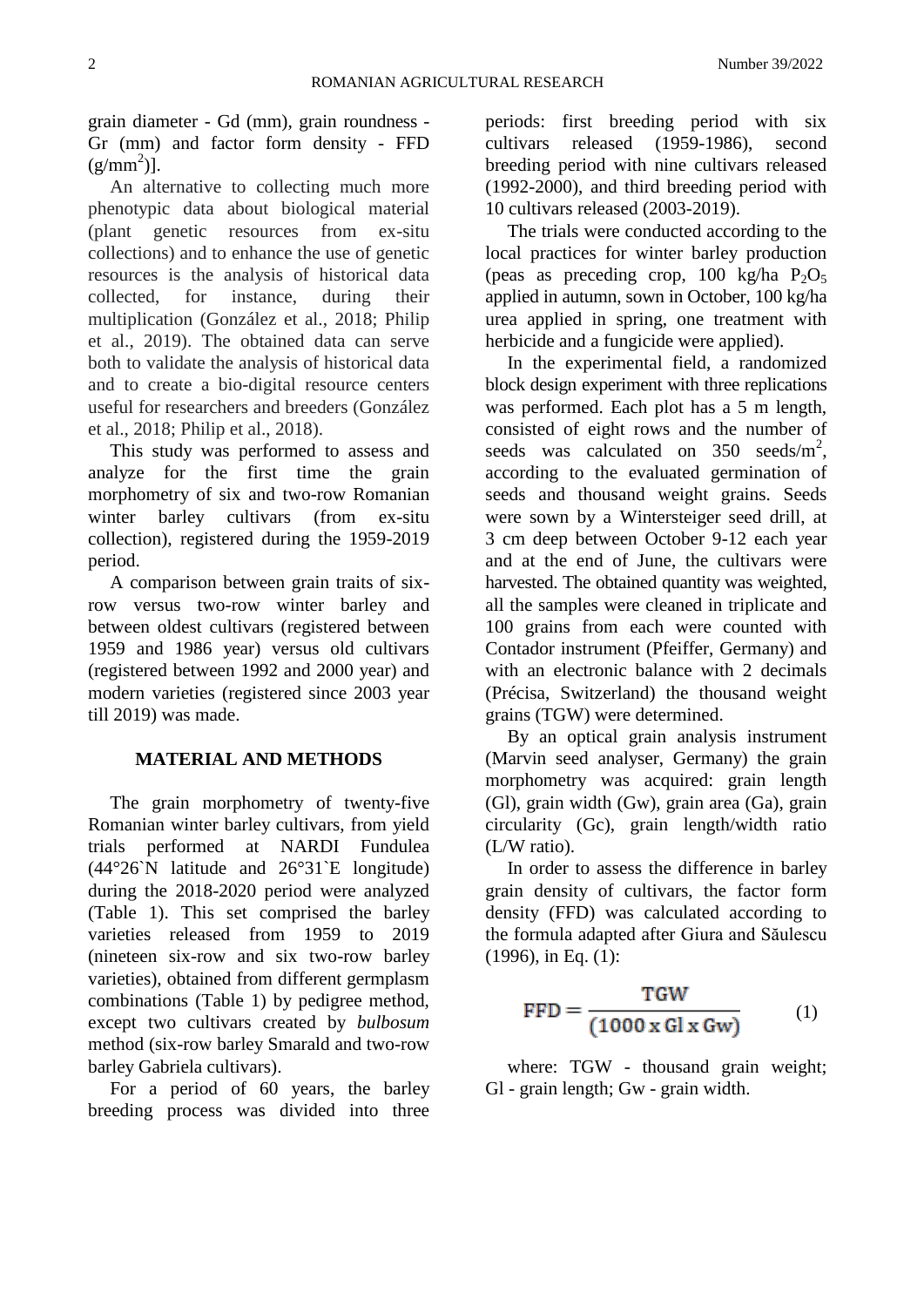| No.                           | Name of<br>cultivar | Year of<br>registration | Row<br>type    | <b>Breeding</b><br>method    | Genealogy                                      |  |  |  |  |  |
|-------------------------------|---------------------|-------------------------|----------------|------------------------------|------------------------------------------------|--|--|--|--|--|
|                               |                     |                         |                | <b>First breeding period</b> |                                                |  |  |  |  |  |
| 1                             | Cenad 345           | 1959                    | 6              | pedigree                     | Unknown                                        |  |  |  |  |  |
| 2                             | Intensiv 2          | 1968                    | 6              | pedigree                     | (Cenad 396 x Rekord)                           |  |  |  |  |  |
| 3                             | Miraj               | 1974                    | 6              | pedigree                     | {Fundulea 296/64 x [(B Ky x 259.711) x 124]}   |  |  |  |  |  |
| 4                             | Productiv           | 1981                    | 6              | pedigree                     | (Ager x Mo B 475)                              |  |  |  |  |  |
| 5                             | Grivița             | 1981                    | $\mathfrak{2}$ | pedigree                     | (Azuga x Fundulea 1328-69)                     |  |  |  |  |  |
| 6                             | Precoce             | 1986                    | 6              | pedigree                     | $(3B504 \times Miraj)$                         |  |  |  |  |  |
| <b>Second breeding period</b> |                     |                         |                |                              |                                                |  |  |  |  |  |
| $\tau$                        | Laura               | 1992                    | $\mathfrak{2}$ | pedigree                     | (Grivița individual reselection)               |  |  |  |  |  |
| 8                             | Amical              | 1993                    | 6              | pedigree                     | (Cernomoret x Rachel)                          |  |  |  |  |  |
| 9                             | Andreea             | 1994                    | $\overline{c}$ | pedigree                     | (Egmond x Grivița)                             |  |  |  |  |  |
| 10                            | Dana                | 1993                    | 6              | pedigree                     | (Dilana x Fundulea 38-81)                      |  |  |  |  |  |
| 11                            | Mădălin             | 1994                    | 6              | pedigree                     | [(M 251-500Y-500B-500Y) x Miraj]               |  |  |  |  |  |
| 12                            | Sistem              | 1996                    | 6              | pedigree                     | (Fundulea 1594-78 x Fundulea 123-79)           |  |  |  |  |  |
| 13                            | Andrei              | 1998                    | 6              | pedigree                     | (Productiv x H.V.W. 2247)                      |  |  |  |  |  |
| 14                            | Compact             | 1998                    | 6              | pedigree                     | (No.77/74 x Fundulea 298-72)                   |  |  |  |  |  |
| 15                            | Mareșal             | 2000                    | 6              | pedigree                     | (Fundulea 630-90 x Productiv)                  |  |  |  |  |  |
|                               |                     |                         |                | Third breeding period        |                                                |  |  |  |  |  |
| 16                            | Cardinal FD         | 2003                    | 6              | pedigree                     | (H 259 x Fundulea 3-83)                        |  |  |  |  |  |
| 17                            | Univers             | 2004                    | 6              | pedigree                     | [Atlas 68 x (Fundulea 38-81 x Fundulea 30-81)] |  |  |  |  |  |
| 18                            | Ametist             | 2012                    | 6              | pedigree                     | (Rany x Samaki) x 3F                           |  |  |  |  |  |
| 19                            | Artemis             | 2012                    | $\mathfrak{2}$ | pedigree                     | (Obruk 86 x Andra)                             |  |  |  |  |  |
| 20                            | Smarald             | 2013                    | 6              | bulbosum                     | (Miraj x Activ) x H 251                        |  |  |  |  |  |
| 21                            | Simbol              | 2015                    | 6              | pedigree                     | (35 GI/98 x Fundulea 8-81-97)                  |  |  |  |  |  |
| 22                            | Onix                | 2017                    | 6              | pedigree                     | (Carola x Fundulea 8-31-2001)                  |  |  |  |  |  |
| 23                            | Gabriela            | 2017                    | $\overline{c}$ | bulbosum                     | [NS 525 x (Azuga x Fundulea 1328-69)]          |  |  |  |  |  |
| 24                            | Lucian              | 2018                    | 6              | pedigree                     | Balkan x (H 251 x Fundulea 3-83)               |  |  |  |  |  |
| 25                            | Diana               | 2019                    | $\overline{c}$ | pedigree                     | (Anita x Fundulea 8-110-2000)                  |  |  |  |  |  |

## *Table 1*. Year of registration, row type and genealogy of 25 winter barley cultivars released in three different breeding period

Meteorological station from NARDI Fundulea provided data regarding the rainfall and average temperature during the barley grain filling stage, by each month decades.

The barley grain filling season (April - June) from the studied periods was different regarding average temperature and rainfall (Table 2). A comparison between experimental years showed large differences between them, both the climatic presented elements. In 2018, each average decade temperature was higher comparing each decade from 2019 with 3.2-6.0°C in April, 0.7-4.6°C in May and almost similar in June for both years (except the third decade of June from 2019, when the average temperature was increased with 4.3°C comparing with the same decade from 2018). As average recorded temperature,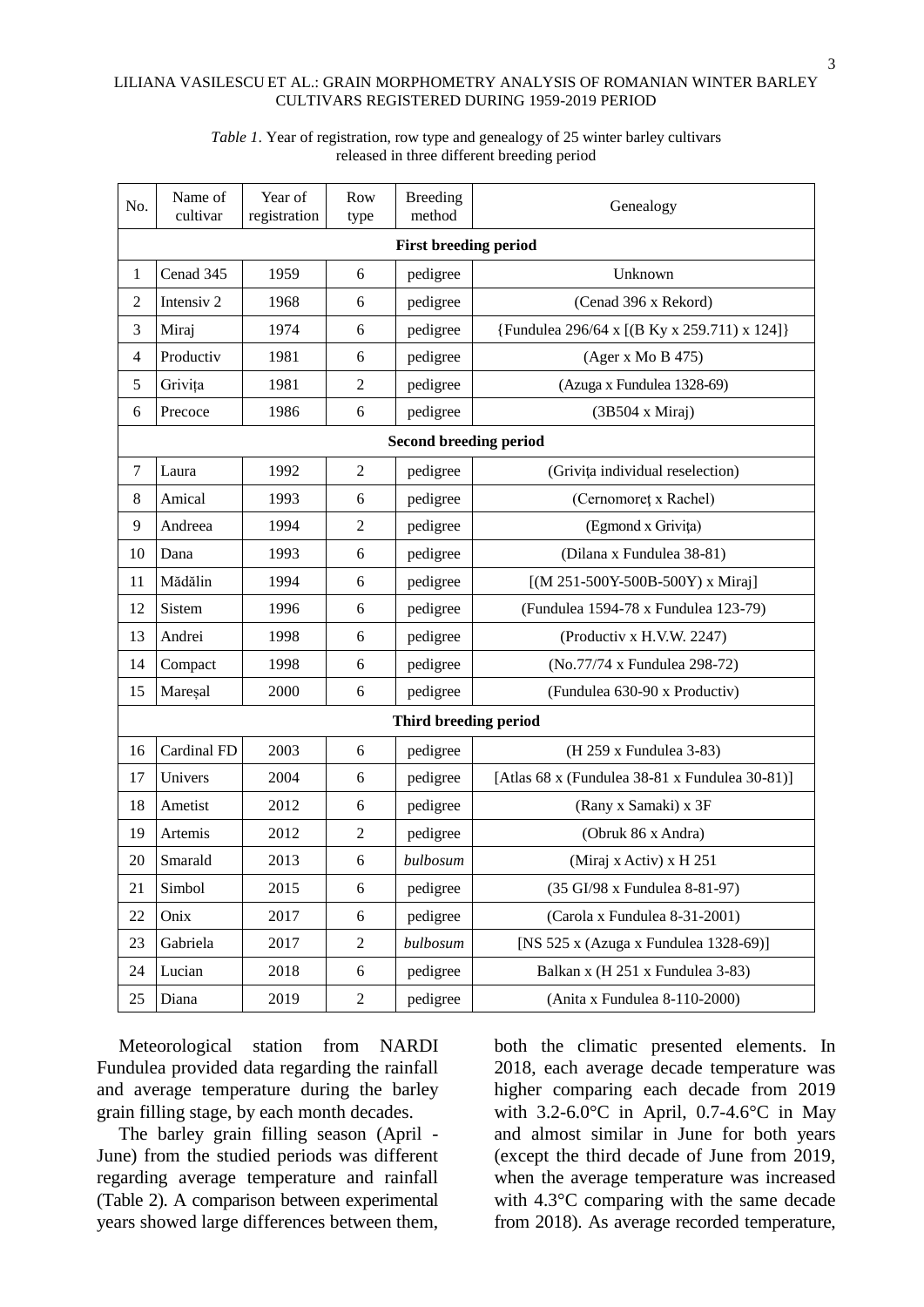the 2020 year was a little bit warmed in the second and third decade of April and in the first and second decade of May comparing with 2019. Regarding the first two decades of June, in this year the temperature was lower than the previous years in the same decades.

As quantity and distribution, the average rainfall was also contrasting. In 2019, the total fallen amount from April to June was 250.2 mm, higher than the same period from 2018 with 107.2 mm and not equally distributed. If we compare the experimental years on decades, the rainfall from the beginning of May to the end of June second decade, the differences oscillated from 4.0 mm to 61.8 mm so, the studied years registered different conditions for grain filling, 2018 with a higher average of temperature and 2019 with a high quantity of rainfall, provided different testing conditions. Under 2020-year conditions, the amount of average rainfall was much lower compared to the first and second year both in decadal and monthly distribution.

| Table 2. Total rainfall (mm) and average temperature ( $\degree$ C) recorded during the grain barley filling stages (April-June), |
|-----------------------------------------------------------------------------------------------------------------------------------|
| NARDI Fundulea, 2018-2020                                                                                                         |

|       | Year      | 2018                 | 2019                             | 2020                   | 2018                     | 2019                     | 2020                     |
|-------|-----------|----------------------|----------------------------------|------------------------|--------------------------|--------------------------|--------------------------|
| Month | Decade    | Average<br>$t (^0C)$ | Average<br>t $(^{0}C)$           | Average<br>t $(^{0}C)$ | Average<br>rainfall (mm) | Average<br>rainfall (mm) | Average<br>rainfall (mm) |
|       | $1 - 10$  | 13.4                 | 10.2                             | 9.49                   | 2.0                      | 5.6                      | 0.0                      |
| April | $11-20$   | 15.5                 | 9.5                              | 12.8                   | 0.2                      | 41.6                     | 5.6                      |
|       | $21 - 30$ | 18.5                 | 13.9                             | 14.4                   | 0.2                      | 4.2                      | 8.4                      |
|       | $1 - 10$  | 19.3                 | 14.7                             | 15.8                   | <b>16.0</b>              | 20.0                     | 32.0                     |
| May   | $11-20$   | 17.8                 | 17.1                             | 20.2                   | 14.8                     | 39.2                     | 0.4                      |
|       | 21-31     | 21.1                 | 19.8                             | 15.2                   | 3.2                      | 65.0                     | 25.6                     |
|       | $1 - 10$  | 22.8                 | 21.6                             | 20.2                   | 16.6                     | 50.4                     | 15.6                     |
| June  | $11-20$   | 24.8                 | 24.6                             | 21.3                   | 10.6                     | 19.8                     | 38.4                     |
|       | $21-30$   | 20.3                 | 24.6                             | 23.7                   | 93.4                     | 4.4                      | 14.4                     |
|       |           |                      | Total rainfall April - June (mm) |                        | 157.0                    | 250.2                    | 140.4                    |

To determine the effects of cultivar (C), environment (E), and cultivar x environment (V x E interaction), two-way analysis of variance with MSTAT statistical software (taking into consideration the cultivar, environment, and the cultivar x environment interaction) for all the characters were performed. The results were presented as means and analysed according to the variation scale (Ceapoiu, 1968) described by the coefficient of variation (CV%). Significant differences between barley cultivars means were assessed by the Fisher´s least significant differences (LSD) test.

Principal component analysis (PCA) based on correlation matrix and Pearson correlation between the analyzed traits was performed using OPSTAT software (Statistical Software Package for Agricultural Research Workers, Sheoran et al., 1998).

## **RESULTS AND DISCUSSION**

In this study, acquired digital seeds imaging provided a complete description of grain size and shape by a modern instrument, namely the Marvin seed analyzer. The obtained results indicate that trait varieties size differences depend on environmental conditions (temperature and rainfall quantity and distribution), as evidenced by the significant effects of the Y, C, and Y x C interactions of the analysed winter barley traits.

Analysis of main effects (Table 2) of year (Y), cultivar (C), and two-way interactions of year x cultivar  $(Y \times C)$  showed significant differences (P<0.01). These results revealed that grain of varieties differed in grain weight, length, width, area, circularity, L/W ratio, FFD and were influenced by year, cultivar and their interactions.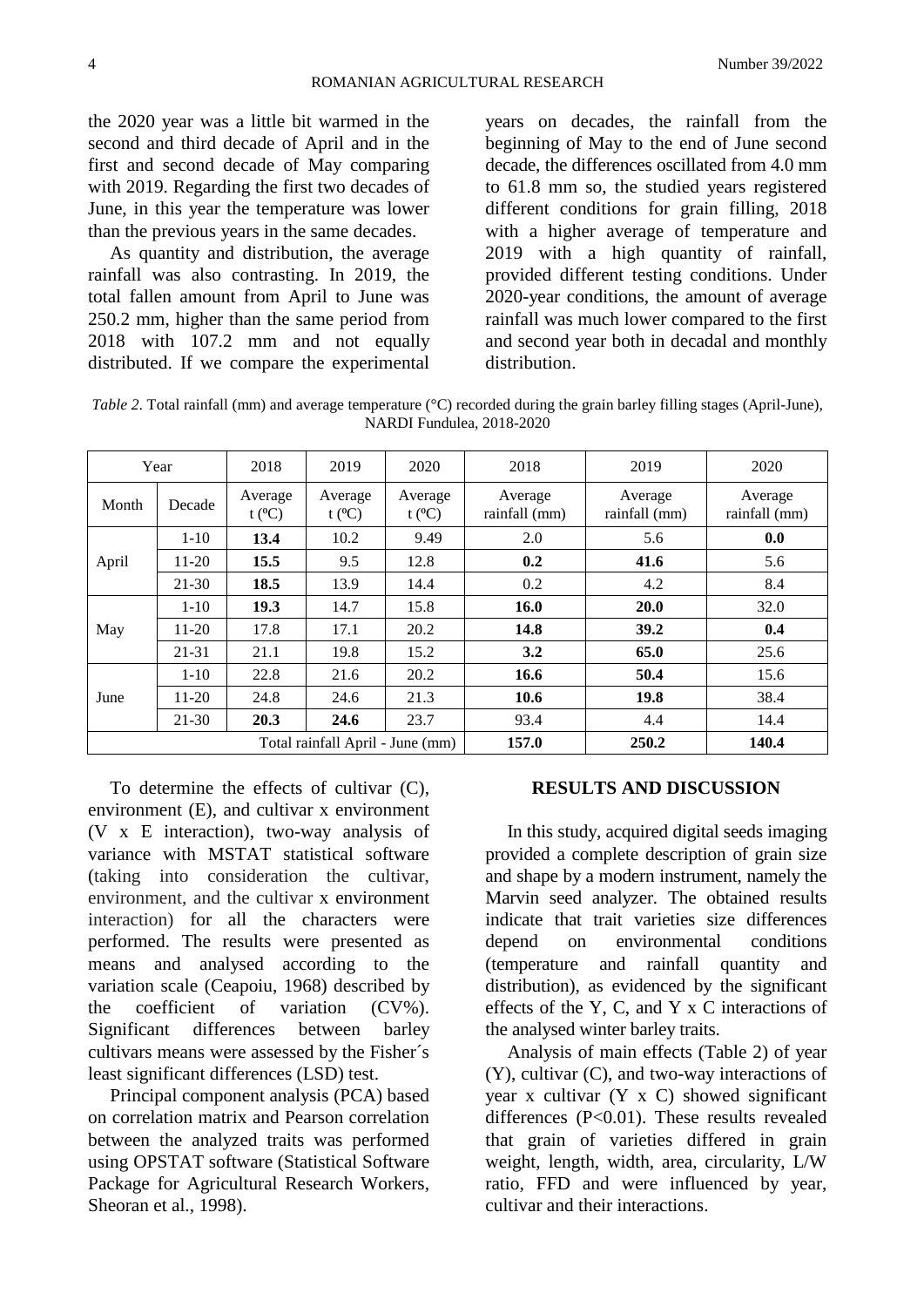| Source of<br>variation | df     | <b>TGW</b><br>(g) | Ga<br>$\text{mm}^2$ ) | Gl<br>(mm) | $G_{W}$<br>(mm) | Gc<br>(mm) | L/W<br>ratio | <b>FFD</b><br>$(g/mm^2)$ |
|------------------------|--------|-------------------|-----------------------|------------|-----------------|------------|--------------|--------------------------|
| Year                   | ↑<br>∠ | 0.0000            | 0.0008                | 0.0009     | 0.0008          | 0.0000     | 0.0000       | 0.0014                   |
| Cultivar               | 24     | 0.0000            | 0.0000                | 0.0000     | 0.0000          | 0.0000     | 0.0000       | 0.0000                   |
| $Y \times C$           | 48     | 0.0000            | 0.0000                | 0.0242     | 0.0000          | 0.0000     | 0.0000       | 0.0000                   |
| <b>SD</b>              |        | 2.72              | 0.61                  | 0.25       | 0.10            | 0.08       | 0.13         | 0.10                     |
| <b>SE</b>              |        | 0.41              | 0.14                  | 0.09       | 0.06            | 0.06       | 0.08         | 0.09                     |
| LSD(5%)                |        | 0.9               | 0.30                  | 0.35       | 0.04            | 0.04       | 0.05         | 0.03                     |

*Table 3.* Analysis of variance (probability value in italics), standard deviation (SD), standard error (SE) and limit significance differences (LSD) for winter barley cultivars analysed

Averaged obtained traits values over all cultivars were as follows: TGW - 43.24 g, Ga - 17.52 mm<sup>2</sup>, Gl - 8.22 mm, Gw - 3.20 mm, Gc - 1.77 mm, L/W ratio - 2.59 mm and FFD - 1.14  $\text{g/mm}^2$  (Table 4). Analysis of the average grain traits, revealed an ascending trend regarding TGW among different breeding period, from 42.01 g (first breeding period) to 44.14 g (third breeding period) with the highest coefficient of variation in the third breeding period (8.65%) due to a decreasing of minim value (from 40.85 g to 39.69 g) and an increase of maximum value with  $5.32$  g (from  $44.82$  g - second breeding period to 50.14 g - third breeding period).

Ga, Gw, L/W ratio, and FFD registered maximum values in the third breeding period  $(18.45 \text{ mm}, 3.44 \text{ mm}, 2.78, \text{ and } 1.36 \text{ g/mm}^2,$ respectively). Gl and Gc had maximum values in the second breeding period (old cultivars).

The modern varieties grain traits coefficient of variation is higher than old cultivars with 6.37% for TGW (from 42.22 g to 44.13 g). The differences regarding the CV for the other traits between old cultivars and modern cultivars are moderate: 2.25% for GA, 1.67 for Gw, and 7.97% for FFD which showed a tendency to increase compared with the second breeding period while the other traits (Gl, Gc, and L/W ratio) registered a slight decrease.

*Table 4.* Traits mean values, range and coefficient of variation in three different breeding period (25 winter barley cultivars)

| Traits                                   | <b>TGW</b><br>(g) | Ga<br>$\text{(mm}^2)$                    | G1<br>(mm) | $G_{W}$<br>(mm) | Gc<br>(mm) | L/W<br>ratio | <b>FFD</b><br>$(g/mm^2)$ |  |  |  |  |  |
|------------------------------------------|-------------------|------------------------------------------|------------|-----------------|------------|--------------|--------------------------|--|--|--|--|--|
| First breeding period (oldest cultivars) |                   |                                          |            |                 |            |              |                          |  |  |  |  |  |
| Range                                    | 40.85-46.25       | 16.76-18.16                              | 8.06-8.41  | 3.11-3.33       | 1.72-1.85  | 2.47-2.73    | 1.03-1.26                |  |  |  |  |  |
| Mean                                     | 42.01             | 17.16                                    | 8.21       | 3.16            | 1.80       | 2.62         | 1.09                     |  |  |  |  |  |
| CV(%)                                    | 5.00              | 3.08                                     | 1.71       | 2.63            | 2.98       | 3.39         | 7.83                     |  |  |  |  |  |
| Second breeding period (old cultivars)   |                   |                                          |            |                 |            |              |                          |  |  |  |  |  |
| Range                                    | 41.87-44.82       | 17.35-18.41                              | 7.65-8.61  | 3.12-3.33       | 1.61-1.87  | 2.31-2.75    | $1.11 - 1.23$            |  |  |  |  |  |
| Mean                                     | 43.05             | 17.68                                    | 8.33       | 3.21            | 1.79       | 2.62         | 1.15                     |  |  |  |  |  |
| CV(%)                                    | 2.28              | 2.13                                     | 4.00       | 2.36            | 5.11       | 6.00         | 3.87                     |  |  |  |  |  |
|                                          |                   | Third breeding period (modern cultivars) |            |                 |            |              |                          |  |  |  |  |  |
| Range                                    | 39.69-50.14       | 16.54-18.45                              | 7.89-8.40  | 3.04-3.44       | 1.60-1.84  | 2.30-2.78    | 1.01-1.36                |  |  |  |  |  |
| Mean                                     | 44.14             | 17.60                                    | 8.12       | 3.23            | 1.73       | 2.54         | 1.15                     |  |  |  |  |  |
| CV(%)                                    | 8.65              | 4.38                                     | 2.28       | 4.03            | 3.90       | 5.04         | 11.84                    |  |  |  |  |  |
| Breeding period (1959-2019)              |                   |                                          |            |                 |            |              |                          |  |  |  |  |  |
| Average                                  | 43.24             | 17.52                                    | 8.22       | 3.20            | 1.77       | 2.59         | 1.14                     |  |  |  |  |  |
| CV(%)                                    | 2.24              | 1.83                                     | 4.54       | 1.21            | 2.29       | 1.96         | 3.28                     |  |  |  |  |  |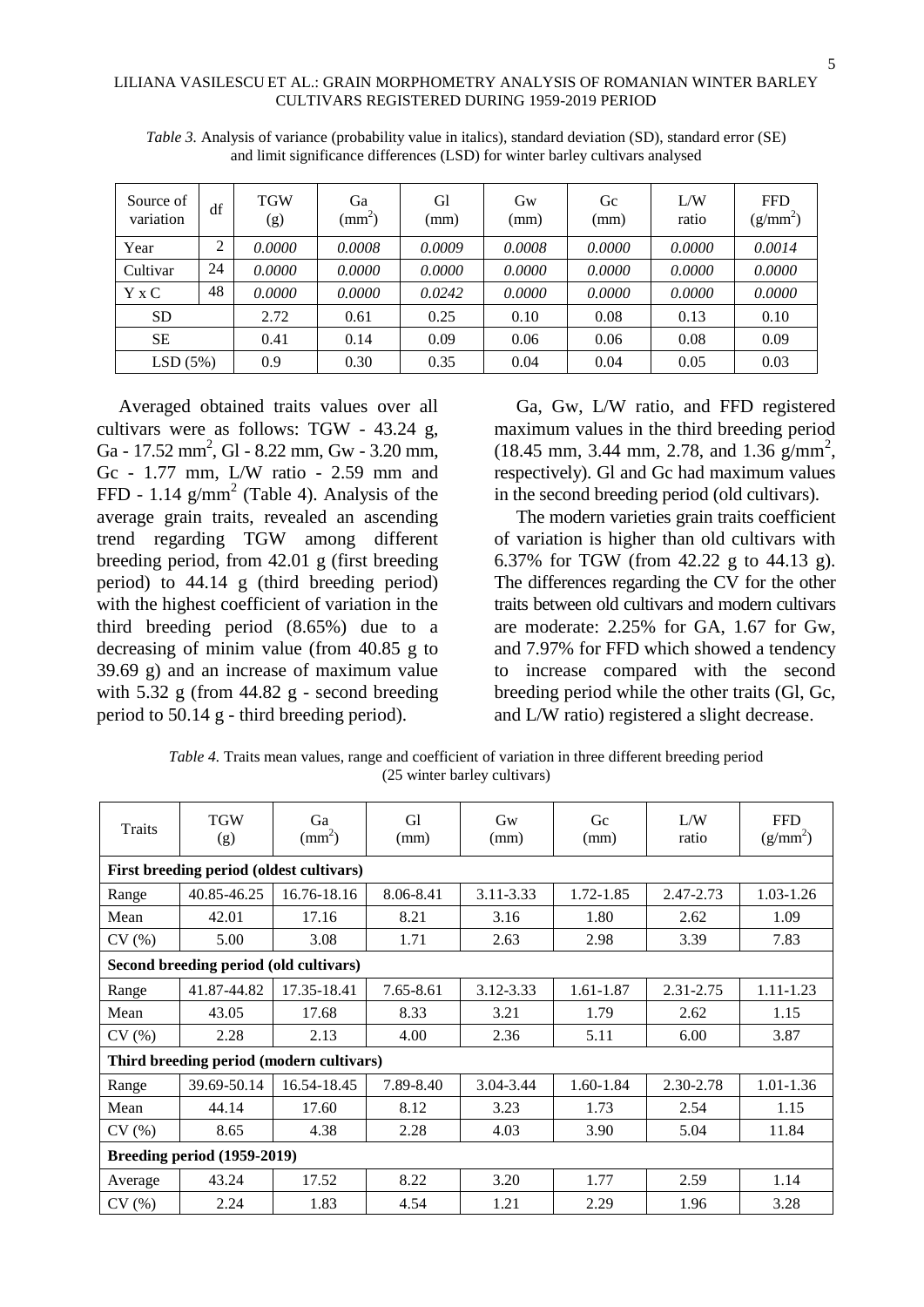In terms of row number and the entire barley breeding period (1959-2019), the mean of TGW, Ga, Gl, Gw, Gc, L/W ratio, and FFD is presented in Table 5. For these traits, the differences had maintained between six-row and two-row cultivars, larger for TGW (from 42.10 g for six-row barley to 46.85 g for two-row barley), moderate for Ga, Gw, and FFD but smaller for six-row barley, and higher for two-row barley. Gl, Gc, and L/W ratio was larger for six-row barley and smaller for two-row barley. The differences between barley cultivars grains having the same grain length and grain weight assessed with the factor form density (FFD) trait, showed a slight increase comparing six-row barley with two-row barley (only  $0,15$  g/mm<sup>2</sup>).

For both six-row and two-row barley and all seven traits, the coefficient of variations varied between 1.52% and 7.31%, the values did not exceed the 10% threshold, which underlined the high stability of these characters for both six-row and two-row winter barley varieties registered since 1959 till 2019.

*Table 5.* Comparison of grain traits six-row versus two-row winter barley cultivars (mean and coefficient of variation), the 1959-2019 period

| Type row cultivars average<br>and coefficient of variation | <b>TGW</b><br>(g) | Ga<br>$\text{(mm}^{\scriptscriptstyle{\wedge}})$ | Gl<br>(mm) | Gw<br>(mm) | Gc<br>(mm) | L/W<br>ratio | <b>FFD</b><br>$(g/mm^2)$ |
|------------------------------------------------------------|-------------------|--------------------------------------------------|------------|------------|------------|--------------|--------------------------|
| Six-row cultivars average (1959-2019 period)               | 42.10             | 17.35                                            | 8.29       | 3.16       | .80        | 2.65         | 1.10                     |
| Coefficient of variation (CV%)                             | 3.55              | 3.02                                             | 2.64       | 1.78       | 2.59       | 2.89         | 6.82                     |
| Two-row cultivars average (1959-2019 period)               | 46.85             | 18.08                                            | 7.99       | 3.36       | .66        | 2.39         | 1.25                     |
| Coefficient of variation (CV%)                             | 5.67              | 3.09                                             | 2.70       | 1.52       | 2.80       | 2.96         | 7.31                     |

To quantify the contribution of the studied traits (TGW, Ga, Gl, Gw, Gc, L/W ratio, and FFD), principal component analysis (PCA) was carried out (according to the methodology of Sheoran et al., 2020) and the number of principal components that accounts for the variance was determined (Table 6). The principal component with an eigenvalue greater than 1 was PC1 (4.64768) and PC2 (2.2018) and also the level of

variance is explained by these principal components. The first principal component (PC1) explains 66.4% of the amount of variation and the second (PC2) explains 31.45%. The first three components explain 99.1% of the trait variation and therefore these components have to be used as selection criteria for barley germplasm utilized as genitors in the barley breeding.

*Table 6.* Eigenvalues of the correlation matrix for the seven principal components (PC) and the percentage of variance explained by the successive principal components

| Variable     | PC1     | PC <sub>2</sub> | PC <sub>3</sub> | PC <sub>4</sub> | PC <sub>5</sub> | PC <sub>6</sub> | PC7      |
|--------------|---------|-----------------|-----------------|-----------------|-----------------|-----------------|----------|
| Eigenvalue   | 4.64768 | 2.20180         | 0.08578         | 0.05066         | 0.01236         | 0.00097         | 0.00075  |
| % variance   | 66.395  | 31.454          | 1.2254          | 0.72371         | 0.17653         | 0.013926        | 0.010726 |
| Cumulative % | 0.664   | 0.978           | 0.991           | 0.998           | .000            | .000            | .000.    |

For relevance, the magnitudes and direction of the correlation eigenvectors matrix were examined. Coefficients taken into account when grain traits were associated with principal components are bolded values (Table 7). The relationship between the correlation coefficients of

grain traits with the components' axes is described by the association of the principal components with each trait. The results showed that most associations are presented by PC1, PC2, PC7, and the traits (five or six). The first principal component (PC1), the second (PC2) and the seventh (PC7) have a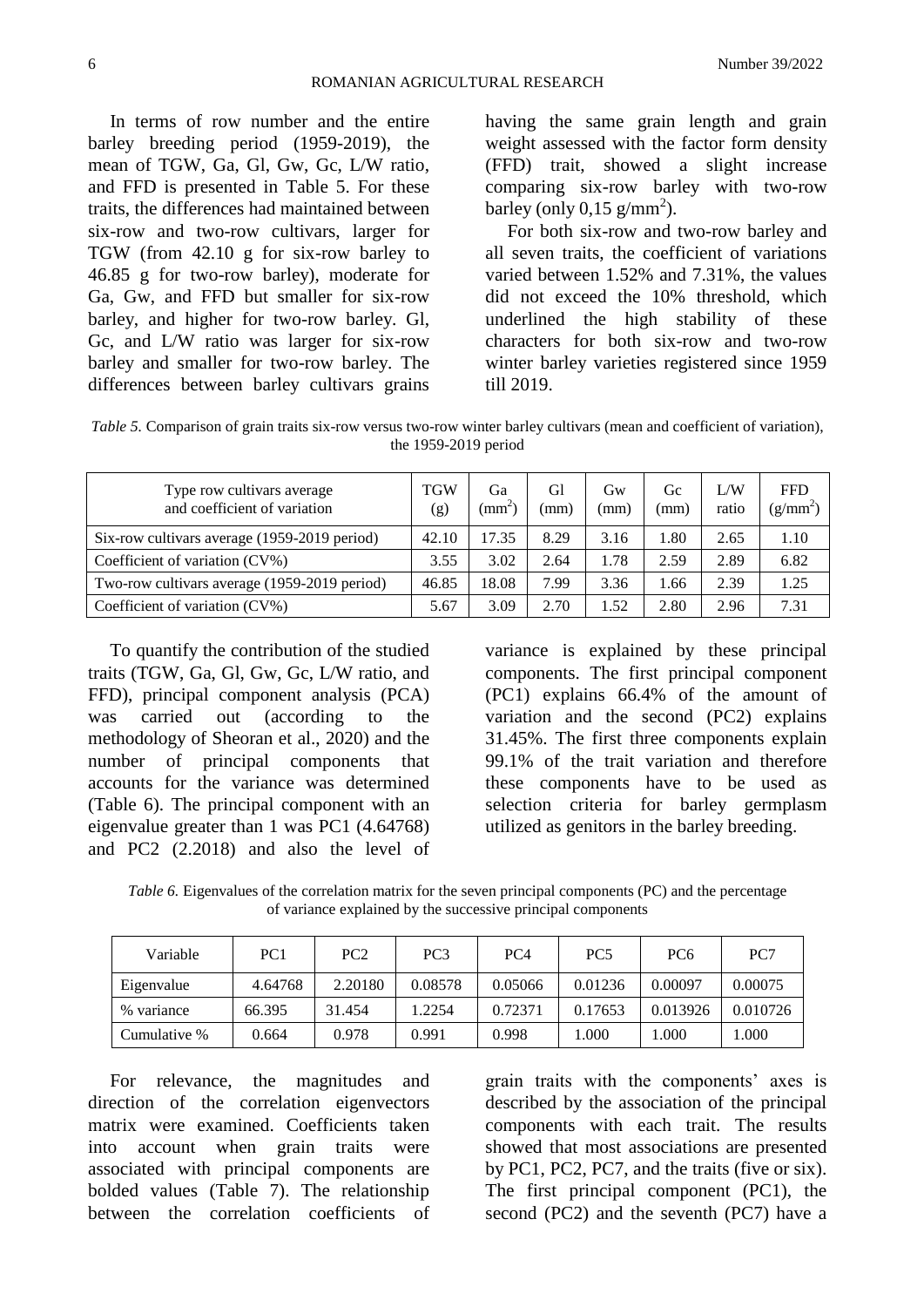large positive association with Gw (0.456, 0.491, and 0.477, respective), PC2 and PC7 with Gl (0.611 and 0.480), PC5 with FFD (0.681) and PC6 show the highest positive

association with L/W ratio (0.710). The PC3, PC4, PC5, and PC6 present the largest negative association with TGW, Ga, and Gl (-0.687, -0.520, -0.542, and -0.567).

| Variable   | PC <sub>1</sub> | PC2   | PC <sub>3</sub> | PC <sub>4</sub> | PC <sub>5</sub> | PC <sub>6</sub> | PC <sub>7</sub> |
|------------|-----------------|-------|-----------------|-----------------|-----------------|-----------------|-----------------|
| <b>TGW</b> | 0.436           | 0.18  | $-0.687$        | $-0.048$        | $-0.520$        | $-0.136$        | 0.118           |
| Ga         | 0.335           | 0.452 | 0.387           | $-0.542$        | $-0.146$        | 0.066           | $-0.463$        |
| G1         | $-0.195$        | 0.611 | 0.128           | $-0.035$        | 0.138           | $-0.567$        | 0.480           |
| Gw         | 0.456           | 0.054 | 0.491           | 0.381           | $-0.262$        | 0.328           | 0.477           |
| Gc         | $-0.376$        | 0.382 | 0.034           | 0.599           | $-0.395$        | 0.041           | $-0.442$        |
| L/W        | $-0.403$        | 0.328 | $-0.217$        | $-0.294$        | $-0.027$        | 0.710           | 0.303           |
| <b>FFD</b> | 0.385           | 0.365 | $-0.268$        | 0.336           | 0.681           | 0.204           | $-0.168$        |

*Table 7.* Eigenvectors of the correlation matrix (grain component weights to principal main components)

*Table 8.* Pearson correlation matrix of phenotypic winter barley analysed traits

| Trait      | <b>TGW</b>    | Ga                     | <b>G</b> l             | Gw          | Gc                     | L/W                   | <b>FFD</b> |
|------------|---------------|------------------------|------------------------|-------------|------------------------|-----------------------|------------|
| <b>TGW</b> |               |                        |                        |             |                        |                       |            |
| Ga         | $0.838***$    |                        |                        |             |                        |                       |            |
| Gl         | $-0.162^{ns}$ | $0.310^{ns}$           |                        |             |                        |                       |            |
| Gw         | $0.917***$    | $0.769***$             | $-0.336$ <sup>ns</sup> |             |                        |                       |            |
| Gc         | $-0.613***$   | $-0.220$ <sup>ns</sup> | $0.853***$             | $-0.738***$ |                        |                       |            |
| L/W        | $-0.673***$   | $-0.299^{ns}$          | $0.804***$             | $-0.828***$ | $0.971***$             |                       |            |
| <b>FFD</b> | $0.936***$    | $0.944***$             | $0.140^{ns}$           | $0.851***$  | $-0.360$ <sup>ns</sup> | $-0.456$ <sup>*</sup> |            |

In order to obtain the correlation coefficient among the seven grain traits based on the mean value of the three-year data, Pearson correlation matrix of phenotypic winter barley analysed traits (correlation table www.real-statistics.com) were performed (Table 8).

The results showed that TGW had a significantly positive correlation with Gw  $(0.917***)$ , which is according also with results of Walker et al.  $(2013)$ , Ga  $(0.838***^*)$ , and FFD  $(0.936^{***})$ , showing a very strong positive relationship and the fact that this parameter is influenced by all of them. The correlation between Gc, grain L/W ratio and TGW was negatively significant  $(r = -0.62)$ and  $r = -0.67$ ) while Gl, Gc, and grain L/W ratio were uncorrelated with Ga. There was a significant negative correlation between Gc and grain L/W ratio and Gw  $(r = -0.74$  and  $r = -0.83$ ).

Furthermore, the FFD showed strong positive correlations with TGW, Ga, and Gw  $(r = 0.94^{**}, r = 0.95^{**}, \text{ and } r = 0.85^{**}), \text{ and it}$ was uncorrelated with Gl and Gc, and negatively slighter correlated with grain L/W ratio.

## **CONCLUSIONS**

Analysis of barley grain cultivars released in the 1959-2019 period by image method, showed that traits determining morphometry of Romanian winter barley grain cultivars were dependent on the environment, cultivar as well as the interaction of the environment with cultivar. This method can help to evaluate and describe barley germplasm originated from different countries, too.

We found high diversity within barley cultivars for the analysed traits, especially for Ga, Gw, and FFD. A high correlation of Ga,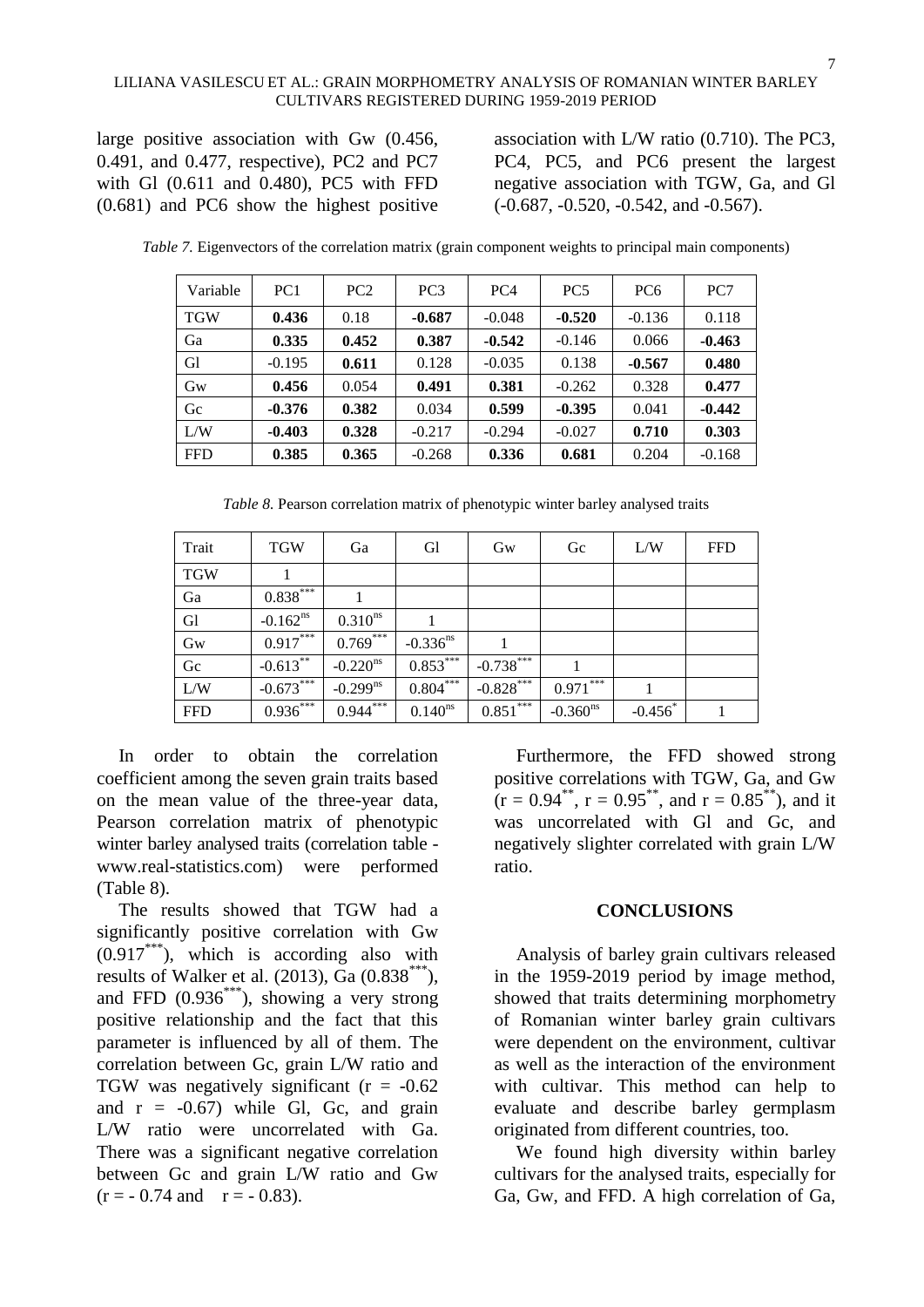Gw, and FFD with TGW explained most of TGW variation.

The dissected components of barley grain have evolved on average from the first to the second breeding period through increases of Ga, Gl, and Gw followed in the third breeding period by slight modifications in Gw and a constant FFD.

Our results show a slight reduction of phenotypic trait variation in barley grain morphometry in the modern germplasm in comparison with the oldest and old barley cultivars, as a result of large differences (10.45 g) between the minimum and maximum value of cultivars TGW, registered between the 2003-2019 years.

#### **ACKNOWLEDGEMENTS**

The AGENT project (L.V., E.P., C.L. and E.P.) has received funding from the European Union's Horizon 2020 research and innovation programme under grant agreement No 862613.



#### **REFERENCES**

- Ayoub, M., Symons, S.J., Edney, M.J., Mather, D.E., 2002*. QTLs affecting kernel size and shape in a two-rowed by six-rowed barley cross*. Theor. Appl. Genet., 1: 237-247.
- Ceapoiu, N., 1968. *Statistical methods in agricultural and biological experiments*. Agro-Forestry Publishing House, Bucharest. (In Romanian)
- Comadran, J., Russell, J.R., Booth, A., Pswarayi, A., Ceccarelli, S., Grando, S., 2011. *Mixed model association scans of multi-environmental trial data reveal major loci controlling yield and yield related traits in Hordeum vulgare in mediterranean environments*. Theor. Appl. Genet., 122: 1363-1373.
- Cu, S.T., March, T.J., Stewart, S., Degner, S., Coventry, S., Box, A., 2016. *Genetic analysis of grain and malt quality in an elite barley population.* Mol. Breed., 36: 129.
- Giura, A., and Săulescu, N.N., 1996. *Chromosomal location of genes controlling grain size in a large grained selection of wheat* (*Triticum aestivum L*.). Euphytica, 89: 77-80. DOI: 10.1007/Bf00015722
- González, M.Y., Philipp, N., Schulthess, A.W., Weise, S., Zhao, Y., Börner, A., Oppermann, M., Graner, A., Reif, J.C., 2018. *Unlocking historical phenotypic data from an ex-situ collection to enhance the informed utilization of genetic resources of barley (Hordeum sp.)*. Theoretical and Applied Genetics. DOI: 10.1007/s00122-018-3129-z
- González, M.Y., Weise, S., Zhao, Y., Philipp, N., Arend, D., Börner, A., Oppermann, M., Graner, A., Reif, J.C., Schulthess, A.W., 2018. *Unbalanced historical phenotypic data from seed regeneration of a barley (Hordeum sp.) ex situ collection*. Scientific Data, 5: 180278. DOI: 10.1038/sdata.2018.278
- Kalladan, R., Worch, S., Rolletschek, H., Harshavardhan, V.T., Kuntze, L., Seiler, C., Sreenivasulu, N., Röder, M.S., 2013. *Identification of quantitative trait loci contributing to yield and seed quality parameters under terminal drought in barley advanced backcross lines.* Mol. Breed., 32: 71-90.
- Kesavan, M., Song, J.T., Seo, H.S., 2013. *Seed size: a priority trait in cereal crops*. Physiol. Plant, 147: 113-120.
- Lai, Y., Yu, Y., Liu, X., Wan, H., Zhang, Z., Wang, L., 2017. *Association mapping of grain weight, length and width in barley (Hordeum vulgare) breeding germplasm*. Int. J. Agric. Biol., 19: 1175-1186.
- Philipp, N., Weise, S., Opperman, M., Börner, A., Graner, A., Keilwagen, J., Kilian, B., Zhao, Y., Reif, J.C., Schulthess, A.W., 2018. *Leveraging the use of historical data gathered during seed regeneration of an ex-situ genebank collection of wheat*. Frontiers in Plant Science, 9: 609.
- Philipp, N., Weise, S., Oppermann, M., Börner, A., Keilwagen, J., Kilian, B., Arend, D., Zhao, Y., Graner, A., Reif, J.C., Schulthess, A.W., 2019. *Historical phenotypic data from seven decades of seed regeneration in a wheat ex situ collection*. Scientific Data, 6: 137.
- Sameri, M., and Komatsuda, T., 2007. *Localization of quantitative trait loci for yield components in a cross oriental × occidental barley cultivar*  (*Hordeum vulgare L.).* Japan Agric. Res. Q., 41: 195-199.
- Sheoran, O.P., Tonk, D.S., Kaushik, L.S., Hasija, R.C., Pannu, R.S., 1998. *Statistical Software Package for Agricultural Research Workers. Recent Advances in information theory*. Statistics & Computer Applications edited by D.S. Hooda & R.C. Hasija, Department of Mathematics Statistics, CCSHAU, Hisar: 139-143.
- Sheoran, O.P., Kumar, V., Poonia, H., Malik, K., 2020. *Principal component analysis - online statistical analysis tool*. International Journal of Engineering and Advanced Technology, 9: 3050-3054.